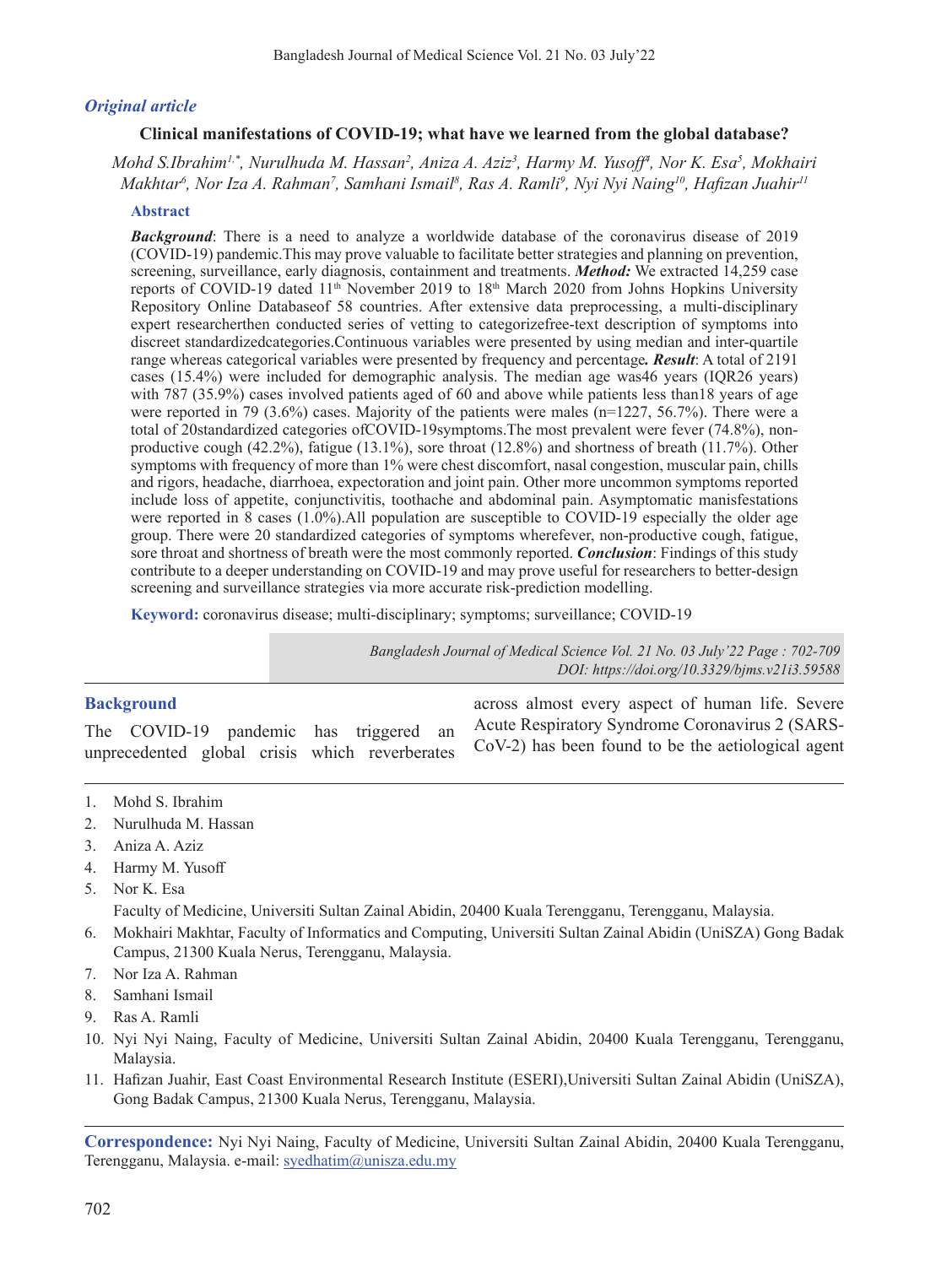responsible for the pandemic, which mainly manifest as acute respiratory syndrome.<sup>1-3</sup> From the initial reported cases of pneumonia in Wuhan<sup>4</sup>, related to contact history with a seafood market; the disease has now progressed by human-to-human transmission.<sup>5,6</sup> On 30th January 2020, the disease was regarded as a global emergency by the World Health Organization (WHO) and subsequently declared as a pandemic on 11<sup>th</sup> March 2020.

Outbreak from coronaviruses family is not new. The outbreaks of Severe Acute Respiratory Syndrome (SARS) in 2003 and Middle East Respiratory Syndrome (MERS) in 2012 were both originated from the same group of coronaviruses.<sup>7</sup> However, there were substantial genetic dissimilarity between the pathogens and the  $SARS-CoV-2<sup>1</sup>$ , as well as some differences in the clinical manifestations.<sup>8</sup> For SARS-CoV-2, being a novel virus, clinical symptoms may emerge and become more established with time. The typical clinical symptoms has been reported such as fever, dry cough, shortness of breath, headache and progressive respiratory failure that may lead to death.<sup>7</sup> Most reviews of clinical characteristics were based from patients in China.<sup>9, 10</sup> These symptoms have to be reviewed with time as more patients are infected worldwide to paint a clearer clinical picture of its differentiating features compared to other causes of acute respiratory syndrome.

Moreover, there are evidence of accelerated community spread across many countries and the severe illness proportion is particularly high among the adults with  $\geq 50$  years of age and among those with chronic diseases and comorbid health conditions.<sup>8</sup> Given its speed of spreading, countries with resources to conduct mass diagnostic testing such as South Korea has been recognized as successful in containing the outbreak and mitigate its economic impact.11-14 Yet, not all countries have the capacity to observe the same comprehensive strategies due to constraints in resources such as financial, expertise, logistics, and short supply for materials for testing itself such as the chemical reagents and the testing kits. Hence, a robust and validated screening model could prove useful to improve the efficiency of diagnostic testing when capacity is limited.

In view of this, we agreed that an updated analysis of worldwide cases of COVID-19 for its clinical features would be appropriate in order to support clinicians and expert researchers to better-design a screening model to facilitate cost-effective strategy for mass diagnostic testing. This would help for situations where resources are limited so prioritize testing is warranted to curb the spread of this rapidly transmissible virus. During the early stage of the pandemic, China has started extensive collaborations with international institutions and established a publicly available database of line list of cases through coordinating with Johns Hopkins University.15 In our university, we formed a task force team consisting of multi-disciplinary experts for the purpose of evaluating the clinical features of the cases reported in the thousands of articles and reports pertaining to COVID-19. In this article, we report the demographic and clinical symptoms of systematic mapping of 14,259 reports of real COVID-19 cases; mainly from the John Hopkin University's Respository data hub on COVID-19.<sup>16</sup>

# **Methodology**

As part of the complex process of reviewing the literature, an officer from the university library with expertise in information searching and two data analyst experts were given the task for article search and scoured thousands of articles and reports pertaining to COVID-19.

Articles were extracted using PubMed, Embase, and Google Scholar search engines using searching terms "COVID-19", "SARS-CoV-2", and "2019 nCoV" in titles, abstracts and keywords. We divided the literature into peer-reviewed papers and reports of real cases. Afterwards, the review articles, clinical reports, case reports pertaining to clinical manifestations of COVID-19 were closely reviewed. In addition to these articles, we found a public domain data repository hub and explored it for supportive descriptive information on COVID-19 demographic and clinical characteristics. The Data Repository Hub on COVID-19 is provided by Johns Hopkins University Center for Systems Science and Engineering.16

These data are copyrighted materials of John Hopkins University and has been published for public access for academic and research purposes.<sup>16</sup> The data from 11<sup>th</sup> November 2019 were extracted on 18<sup>th</sup> March 2020.

The collection of the cases extracted from the John Hopkins University'shub were then compiled in an excel table format for further refinement. Using complex nested Microsoft Excel formula and Visual Basic Application (VBA) coding, the data was systematically refined, recategorized, re-mapped and re-coded.The Figure 1 below demonstrates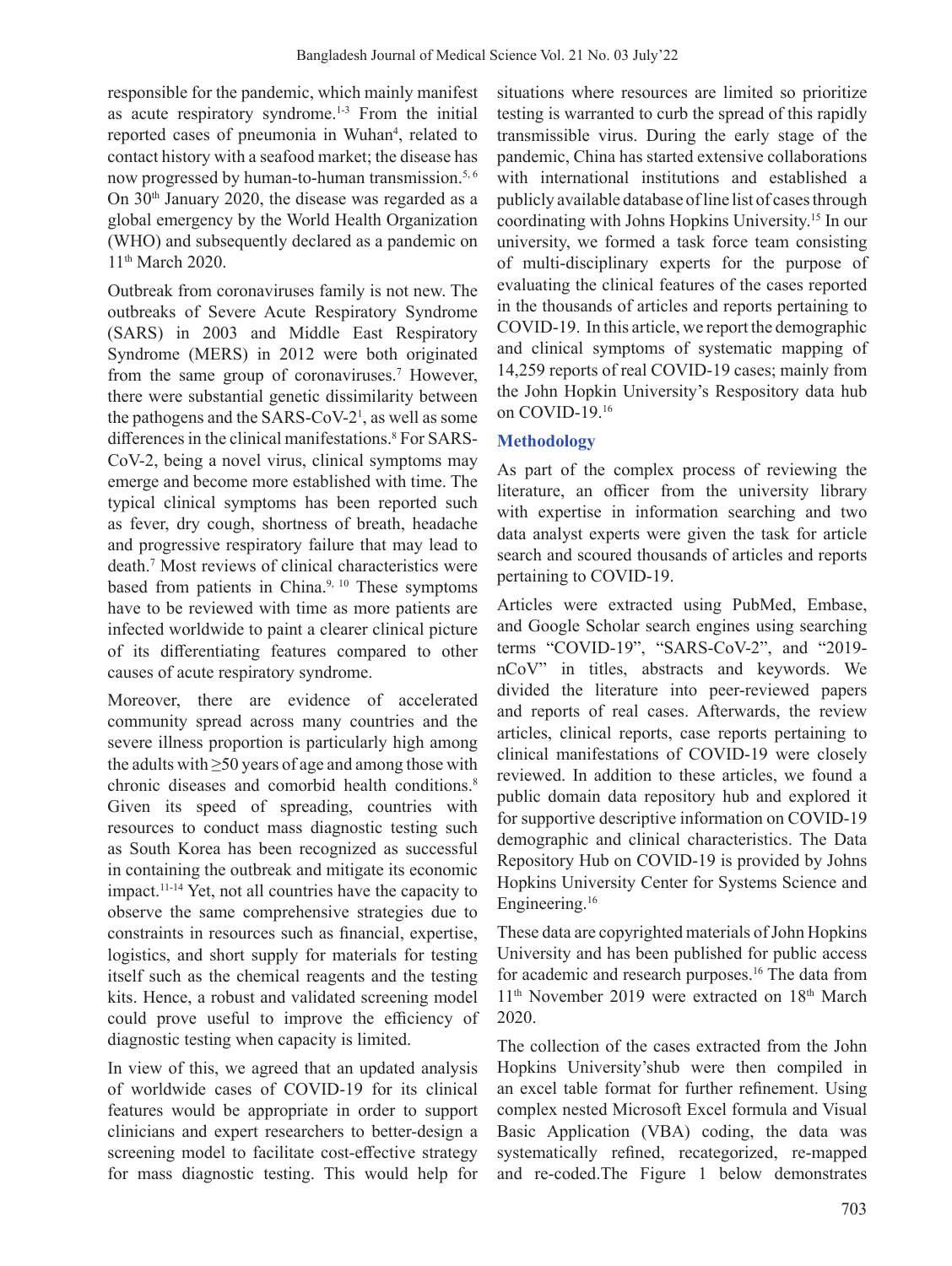methodological steps to extract and analyse the clinical symptoms and presentations of the COVID-19 cases:



**Fig. 1.** The process of refining data forstatistical analyses

Inclusion criteria were the cases being diagnosed as having COVID-19 by laboratory investigation. For analyses of age, gender and symptoms, only reports which contain information on these aspects were included. Continuous variables were presented by using median and inter-quartile range whereas categorical variables were presented by frequency and percentage. Statistical analyses were conducted using SPSS version 26.

### **Ethical clearance:** None required

### **Results**

A collection of 14,259 reports of COVID-19 cases from 354 online resources in the hub were compiled in an excel table format for further analysis. The cases were from 58 countries, with majority from China and South Korea (Table 1). From these cases, 2191 cases (15.4%) were having reports on age while 2165 (15.1%) cases contain reports on gender. Table 2 showed the age group and gender of the patients. The median age was 46 years (Interquartile range 26 years). A total of 787 (35.9%) cases were attributed to patients from the age of 60 and above. Majority of the patients with COVID-19 were males (n=1227, 56.7%).

For clinical manifestation analysis, 763 cases (5.4%) were included as they had reports of symptoms. Table 3 showed the clinical symptoms according to frequency and relative frequency. A total of 20 standardized categories of clinical symptoms of COVID-19 disease were identified. The most prevalent symptoms was fever, where 74.8% of patients experienced it. Other symptoms reported by more than 10% of patients were cough (42.2%), fatigue (13.1%), sore throat (12.8%) and shortness of breath (11.7%). Symptoms experienced by 1 to 10% of patients were chest discomfort, nasal congestion, muscular pain, chills and rigors, headache, diarrhoea, expectoration and joint pain. Other more uncommon symptoms reported include loss of appetite, conjunctivitis, toothache and abdominal pain.

**Table 1**. Frequency distribution of cases according to country of origin (n=14,259)

| No | Country                     | Frequency      |
|----|-----------------------------|----------------|
| 1  | China                       | 10643          |
| 2  | South Korea                 | 1052           |
| 3  | Japan                       | 921            |
| 4  | Italy                       | 591            |
| 5  | Singapore                   | 184            |
| 6  | Hong Kong                   | 94             |
| 7  | Thailand                    | 81             |
| 8  | Germany                     | 74             |
| 9  | France                      | 58             |
| 10 | Spain                       | 47             |
| 11 | Iran                        | 46             |
| 12 | Malaysia                    | 40             |
| 13 | Bahrain                     | 37             |
| 14 | Kuwait                      | 35             |
| 15 | Taiwan                      | 34             |
| 16 | Vietnam                     | 32             |
| 17 | Australia                   | 30             |
| 18 | Missing Data                | 26             |
| 19 | Canada                      | 22             |
| 20 | <b>UAE</b>                  | 21             |
| 21 | <b>United Arab Emirates</b> | 20             |
| 22 | <b>UK</b>                   | 20             |
| 23 | <b>USA</b>                  | 18             |
| 24 | <b>United States</b>        | 17             |
| 25 | United Kingdom              | 12             |
| 26 | Switzerland                 | 11             |
| 27 | Sweden                      | 10             |
| 28 | India                       | 6              |
| 29 | Oman                        | 6              |
| 30 | Iraq                        | 6              |
| 31 | Israel                      | 5              |
| 32 | Russia                      | $\overline{4}$ |
| 33 | Lebanon                     | $\overline{4}$ |
| 34 | Austria                     | $\overline{4}$ |
| 35 | Norway                      | $\overline{4}$ |
| 36 | Croatia                     | $\overline{4}$ |
| 37 | Finland                     | 3              |
| 38 | Philippines                 | 3              |
| 39 | Romania                     | 3              |
| 40 | Phillipines                 | 3              |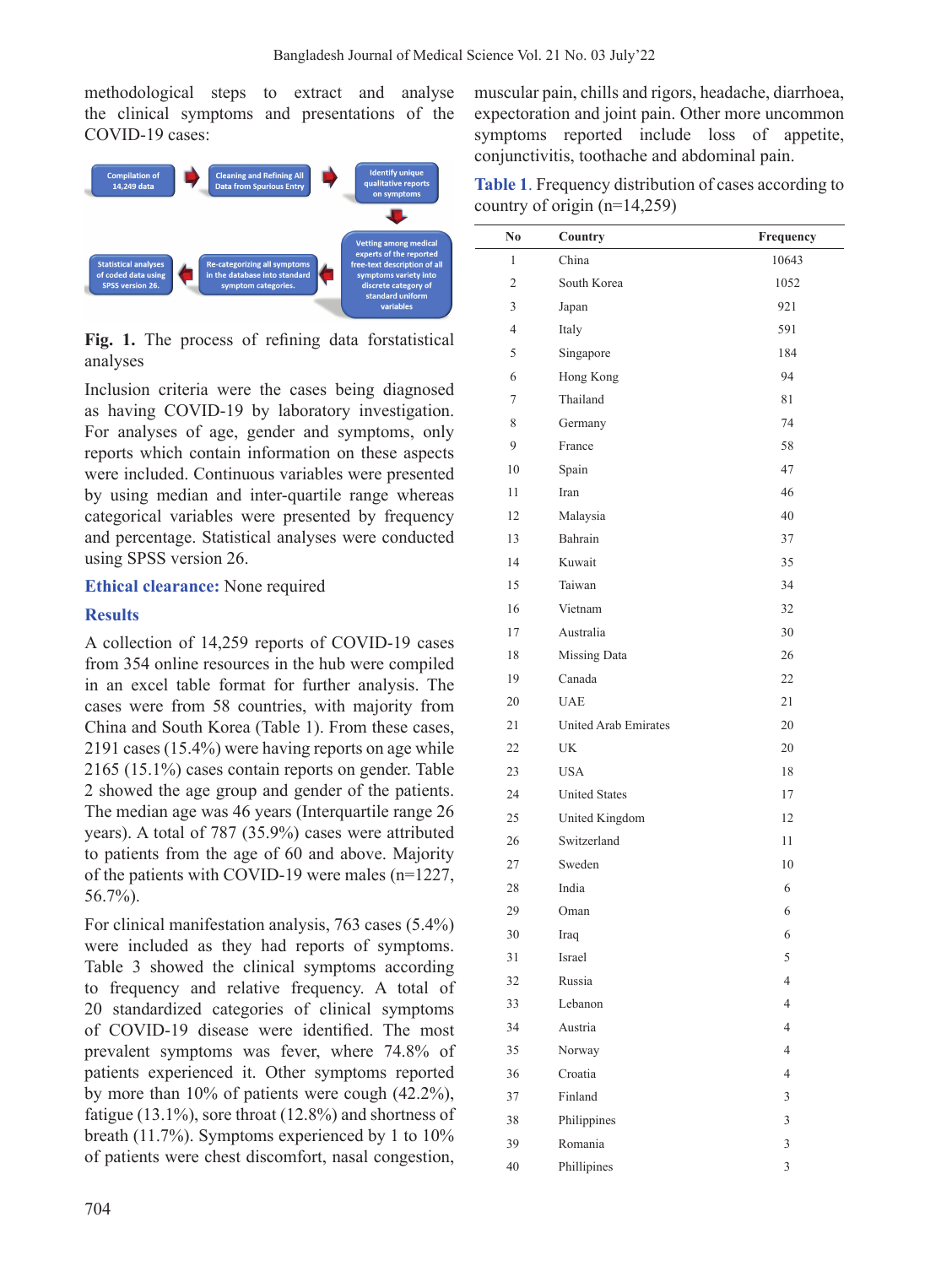| No | Country         | Frequency      |
|----|-----------------|----------------|
| 41 | Nepal           | 2              |
| 42 | Cambodia        | $\overline{c}$ |
| 43 | Sri Lanka       | $\overline{2}$ |
| 44 | Belgium         | $\overline{2}$ |
| 45 | Egypt           | $\overline{2}$ |
| 46 | Pakistan        | $\overline{2}$ |
| 47 | Afghanistan     | $\overline{2}$ |
| 48 | Algeria         | $\overline{2}$ |
| 49 | Georgia         | $\overline{2}$ |
| 50 | Netherlands     | $\overline{2}$ |
| 51 | North Macedonia | 1              |
| 52 | Greece          | 1              |
| 53 | <b>Brazil</b>   | 1              |
| 54 | Nigeria         | 1              |
| 55 | Estonia         | $\mathbf{1}$   |
| 56 | San Marino      | 1              |
| 57 | Lithuania       | 1              |
| 58 | Ecuador         | $\mathbf{1}$   |
|    | <b>Total</b>    | 14259          |

Note: Data from 11<sup>th</sup> November 2019 to 18<sup>th</sup> March 2020

**Table 2**. Sociodemographic characteristics of the cases

|            | Sociodemographic data  | $n$ (%)       |
|------------|------------------------|---------------|
| Age        | Less than 18 years old | 79 (3.6%)     |
| $(n=2191)$ | 18 to 29               | $251(11.4\%)$ |
|            | 30 to 39               | 370 (16.9%)   |
|            | 40 to 49               | 335 (15.3%)   |
|            | 50 to 59               | 369 (16.8%)   |
|            | 60 and above           | 787 (35.9%)   |
| Gender     | Male                   | 1227 (56.7%)  |
| $(n=2165)$ | Female                 | 938 (43.3%)   |

|  | <b>Table 3:</b> Clinical symptoms of the cases $(n=763)$ |  |
|--|----------------------------------------------------------|--|
|--|----------------------------------------------------------|--|

| No             | <b>Symptoms</b>                            | Count | Percentage |
|----------------|--------------------------------------------|-------|------------|
| 1              | Fever                                      | 571   | 74.8%      |
| 2              | Non-productive cough                       | 322   | 42.2%      |
| 3              | Fatigue                                    | 100   | 13.1%      |
| $\overline{4}$ | Sore throat/ dry mouth/ dry<br>throat      | 98    | 12.8%      |
| 5              | Shortness of breath                        | 89    | 11.7%      |
| 6              | Chest pain/discomfort                      | 63    | 8.3%       |
| 7              | Rhinorrhoea/ nasal congestion/<br>sneezing | 46    | $6.0\%$    |

| N <sub>0</sub> | <b>Symptoms</b>         | Count          | Percentage |
|----------------|-------------------------|----------------|------------|
| 8              | Muscular pain/stiffness | 40             | 5.2%       |
| 9              | Chills/rigors           | 35             | 4.6%       |
| 10             | Headache                | 31             | $4.1\%$    |
| 11             | Expectoration           | 25             | 3.3%       |
| 12             | Diarrhoea               | 18             | 2.4%       |
| 13             | Nausea/ vomiting        | 17             | 2.2%       |
| 14             | Joint pain              | 13             | 1.7%       |
| 15             | Asymptomatic            | 8              | 1.0%       |
| 16             | Loss of appetite        | 5              | 0.7%       |
| 17             | <b>Dizziness</b>        | $\overline{2}$ | 0.3%       |
| 18             | Conjunctivitis          | $\overline{2}$ | 0.3%       |
| 20             | Toothache               | 1              | 0.1%       |
| 21             | Abdominal pain          | 1              | 0.1%       |

Note: Data from 11<sup>th</sup> November 2019 to 18<sup>th</sup> March 2020

#### **Discussion**

Comparison with other existing reports from the literature

This study contributes an overview of the common clinical symptoms of COVID-19 and its demographic data for this infection from a worldwide database. The median age in our analysis was consistent with previous review,<sup>10</sup> while another review showed a median age of 47 years old, with majority were males  $(58.1\%)$ . There were quite a number of cases in the adolescent and children age group (n=79, 3.6%), which was not shown from earlier reports.<sup>17, 18</sup>

Some findings for the clinical symptoms from this database were comparably similar to previous report among 1099 patients in China<sup>9</sup> and a case series of 138 admitted patients in China;<sup>10</sup> where the most common symptoms were fever, followed by cough and fatigue. In the analysis of 1099 patients byGuan, Ni<sup>9</sup> sputum production, shortness of breath, myalgia, sore throat, headache and chills were other symptoms that had a prevalence of more than 10%. A stark difference in the previous reviews<sup>9, 10</sup> were a higher number of patients had sputum production at 33.7%<sup>9</sup> and  $26.8\%$ <sup>10</sup>; compared to our analysis in which only 3.3% experience expectoration. Nasal congestion or rhinorrhoea was relatively more common in our analysis at 6%, compared to less that 5% in previous reviews.9, 19 This symptom was thought to be rare and more of a common cold symptom.

Another difference that our current analysis found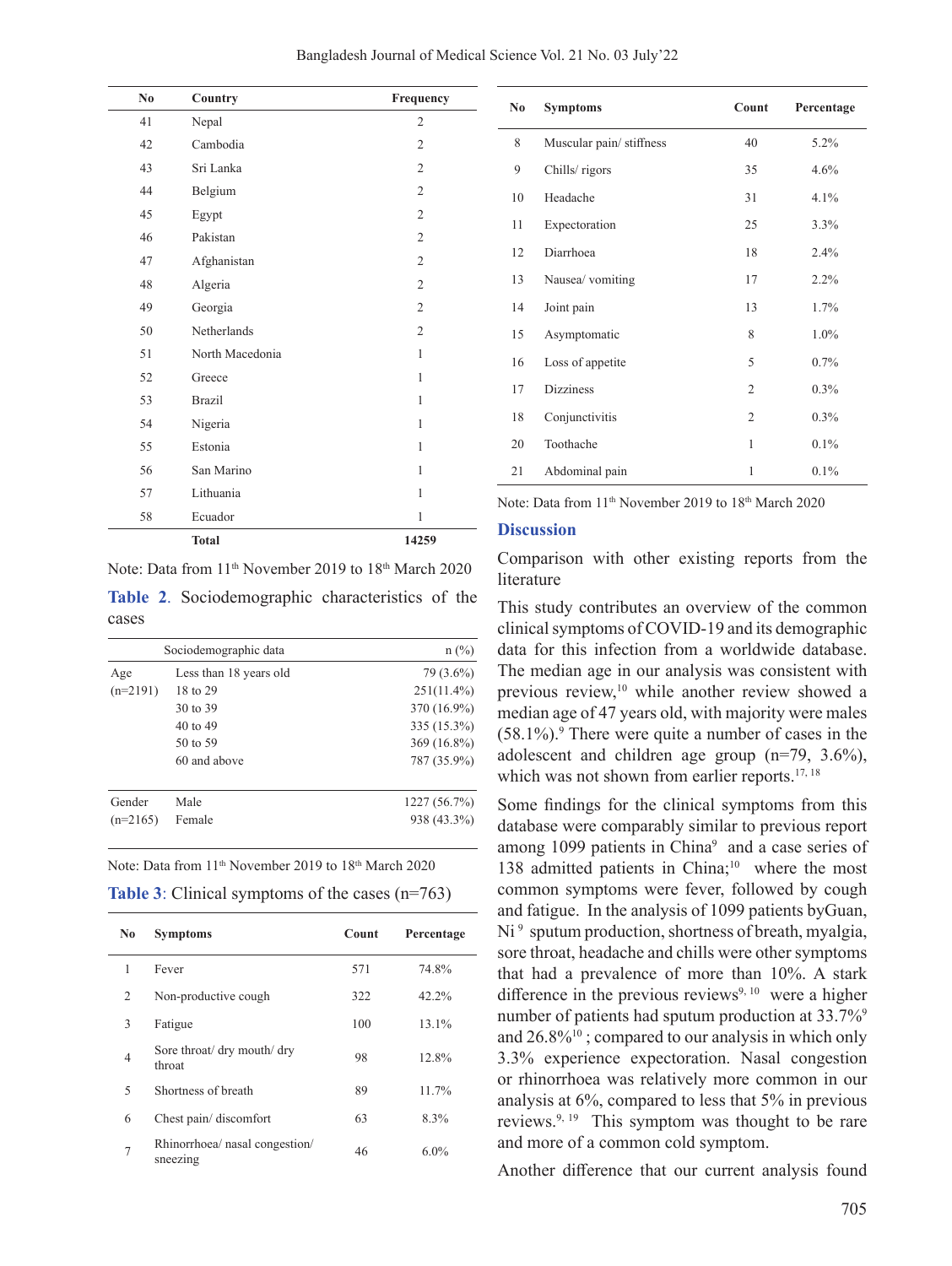Table 4: Cases with reports on symptoms according to countries(Note: Data from 11<sup>th</sup> November 2019 to 18<sup>th</sup> March 2020) **Table 4**: Cases with reports on symptoms according to countries(Note: Data from 11th November 2019 to 18th March 2020)

| Country<br>å     | reporting<br>No of<br>cases                                                 | Fever                                                                       |                                                                    | Dry fatigue Sore<br>Cough throat |                                                                           | Shortness<br>throat of Breath                                               | chest<br>pain/<br>dis- | Rhinorr-<br>hoea/<br>nasal          | mus-<br>cular<br>pain/                  | chills/<br>rigors | Head-<br>ache   | expecto-<br>ration | diarr-         | hoea vomiting<br>Nausea/                                                   | joint<br>pain | tomatic<br>Asymp- | Appe-<br>Loss<br>$\frac{1}{2}$ | $dizzi-$<br>ness | conjunc-Tooth-<br>tivitis | ache | Abdo-<br>minal<br>Pain |
|------------------|-----------------------------------------------------------------------------|-----------------------------------------------------------------------------|--------------------------------------------------------------------|----------------------------------|---------------------------------------------------------------------------|-----------------------------------------------------------------------------|------------------------|-------------------------------------|-----------------------------------------|-------------------|-----------------|--------------------|----------------|----------------------------------------------------------------------------|---------------|-------------------|--------------------------------|------------------|---------------------------|------|------------------------|
|                  | symptoms<br>$(n=763)$                                                       |                                                                             |                                                                    |                                  |                                                                           |                                                                             |                        | comfort conges-<br>sneezin<br>tion/ | ness<br>stiff-                          |                   |                 |                    |                |                                                                            |               |                   | tite                           |                  |                           |      |                        |
| 1 China          | 298                                                                         | 220                                                                         | 110                                                                | $30^{\circ}$                     | 26                                                                        | $\overline{4}$                                                              |                        |                                     | $\overline{a}$                          | 8                 | 6               | ø                  | L              | 6                                                                          |               |                   |                                | 2                |                           |      |                        |
| 2 Japan          | 278                                                                         | 228                                                                         | 115                                                                | 54                               | 32                                                                        | $\overline{31}$                                                             | ន $\frac{9}{15}$       | $\frac{15}{9}$                      | 4                                       | E                 | $\overline{a}$  | $\overline{1}$     | $\overline{ }$ | G                                                                          | $\frac{2}{3}$ | 3                 | 5                              |                  |                           |      | H                      |
| 3 Hong Kong      | 43                                                                          | 27                                                                          | 27                                                                 | H                                | 5                                                                         | 4                                                                           |                        |                                     | $\mathbf{z}$                            | $\mathbf{z}$      |                 | 2                  | 4              | $\mathbf{\mathbf{\mathbf{\mathbf{\mathbf{\mathbf{\mathbf{\mathbf{H}}}}}}}$ |               |                   |                                |                  |                           |      |                        |
| 4 Taiwan         | 23                                                                          | 븝                                                                           | $\overline{14}$                                                    | $\mathrel{\rightharpoonup}$      | 6                                                                         | ന                                                                           |                        | 2                                   | 4<br>m m                                | H                 | H               |                    |                |                                                                            |               |                   |                                |                  |                           |      |                        |
| 5 South Korea    | 22                                                                          | 14                                                                          | $\overline{10}$                                                    |                                  | $\overline{5}$                                                            | $\mathbf{\mathbf{\mathbf{\mathbf{\mathbf{\mathbf{\mathbf{\mathbf{H}}}}}}}}$ |                        | 2                                   | $\overline{ }$<br>$\blacktriangleright$ | 5                 | $\mathbf \tau$  |                    |                |                                                                            |               |                   |                                |                  |                           |      |                        |
| 6 Malaysia       | $\frac{5}{2}$                                                               | ō                                                                           | 7                                                                  | $\overline{\phantom{0}}$         | $\mathbf{c}$                                                              |                                                                             |                        |                                     | $\overline{\phantom{0}}$                |                   |                 |                    |                |                                                                            |               | 3                 |                                |                  |                           |      |                        |
| 7 Unspecified    | $\overline{14}$                                                             | $\overline{ }$                                                              | 7                                                                  |                                  | $\overline{5}$                                                            | 5                                                                           |                        | 3                                   | 2<br>$\mathbf{\tilde{z}}$               | Ţ                 |                 |                    |                |                                                                            |               |                   |                                |                  |                           |      |                        |
| 8 Thailand       | $\mathbf{r}$                                                                | $\overline{12}$                                                             | 9                                                                  | H                                | $\overline{\mathbf{c}}$                                                   |                                                                             |                        |                                     | 3                                       | 2                 | $\overline{2}$  |                    |                |                                                                            |               |                   |                                |                  |                           |      |                        |
| 9 Singapore      | 12                                                                          | $\overline{12}$                                                             | $\mathsf{m}$                                                       |                                  | $\mathbf{\tilde{c}}$                                                      |                                                                             |                        |                                     |                                         | $\mathbf \tau$    |                 |                    |                |                                                                            |               |                   |                                |                  |                           |      |                        |
| 10 Vietnam       | $\overline{12}$                                                             | $\overline{ }$                                                              | $\overline{5}$                                                     | $\mathbf 2$                      | $\mathbf -$                                                               | $\overline{\phantom{0}}$                                                    |                        | $\overline{\phantom{0}}$            | 4                                       |                   | 2               |                    |                |                                                                            |               |                   |                                |                  |                           |      |                        |
| 11 Germany       | 4                                                                           | 4                                                                           | $\omega$                                                           |                                  | 3                                                                         |                                                                             |                        |                                     | $\mathbf 2$                             | 2                 |                 |                    |                |                                                                            |               |                   |                                |                  |                           |      |                        |
| 12 France        | m                                                                           | $\sim$                                                                      | 3                                                                  | $\overline{\phantom{0}}$         | $\mathbf{\mathbf{\mathbf{\mathbf{\mathbf{\mathbf{\mathbf{\mathbf{H}}}}}}$ |                                                                             |                        |                                     | $\mathbf \tau$                          | $\overline{2}$    |                 |                    |                |                                                                            |               |                   |                                |                  | $\mathbf \tau$            |      |                        |
| 13 United States |                                                                             | $\sim$                                                                      | 2                                                                  |                                  |                                                                           | H                                                                           |                        |                                     | $\mathbf{\overline{u}}$                 |                   |                 |                    |                | $\overline{\phantom{0}}$                                                   |               |                   |                                |                  |                           |      |                        |
| 14 Spain         | m/m                                                                         | $\mathbf{\tilde{z}}$                                                        | $\blacksquare$                                                     |                                  | $\mathbf 2$                                                               |                                                                             |                        |                                     | $\overline{\phantom{0}}$                |                   |                 |                    |                |                                                                            |               |                   |                                |                  |                           |      |                        |
| 15 Cambodia      | $\sim$                                                                      | $\sim$                                                                      |                                                                    |                                  |                                                                           |                                                                             |                        |                                     | 2                                       |                   |                 |                    |                |                                                                            |               |                   |                                |                  |                           |      |                        |
| 16 Russia        | 2                                                                           | $\overline{2}$                                                              | $\overline{2}$                                                     |                                  | $\overline{\mathbf{c}}$                                                   |                                                                             |                        |                                     | 2                                       |                   |                 |                    |                |                                                                            |               |                   |                                |                  |                           |      |                        |
| 17 Sweden        | $\overline{2}$                                                              | $\blacksquare$                                                              | $\mathbf 2$                                                        |                                  | $\overline{\phantom{0}}$                                                  | $\overline{\phantom{0}}$                                                    |                        | $\overline{\phantom{0}}$            | $\overline{\phantom{0}}$                |                   |                 |                    |                |                                                                            |               |                   |                                |                  |                           |      |                        |
| 18 Nepal         | $\overline{\phantom{0}}$                                                    | $\blacktriangleright$                                                       | $\overline{\phantom{0}}$                                           |                                  |                                                                           | $\overline{\phantom{0}}$                                                    |                        |                                     |                                         |                   |                 |                    |                |                                                                            |               |                   |                                |                  |                           |      |                        |
| 19 Philippines   | $\mathbf{\mathbf{\mathbf{\mathbf{\mathbf{\mathbf{\mathbf{\mathbf{+}}}}}}}}$ |                                                                             | H                                                                  |                                  | $\mathbf{\mathbf{\mathbf{\mathbf{\mathbf{\mathbf{\mathbf{\mathbf{+}}}}}}$ |                                                                             |                        |                                     |                                         |                   |                 |                    |                |                                                                            |               |                   |                                |                  |                           |      |                        |
| 20 Belgium       |                                                                             |                                                                             |                                                                    |                                  |                                                                           |                                                                             |                        |                                     |                                         |                   |                 |                    |                |                                                                            |               | H                 |                                |                  |                           |      |                        |
| $21$ Italy       | $\mathbf{\mathbf{\mathbf{\mathbf{\mathbf{\mathbf{\mathbf{\mathbf{+}}}}}}$   | $\mathbf{\overline{u}}$                                                     |                                                                    |                                  |                                                                           |                                                                             |                        |                                     |                                         |                   |                 |                    |                |                                                                            |               |                   |                                |                  | T                         |      |                        |
| 22 Lebanon       | $\overline{\phantom{0}}$                                                    | $\blacktriangleright$                                                       |                                                                    |                                  |                                                                           |                                                                             |                        |                                     |                                         |                   |                 |                    |                |                                                                            |               |                   |                                |                  |                           |      |                        |
| 23 Nigeria       | $\mathbf{\mathbf{\mathbf{\mathbf{\mathbf{\mathbf{\mathbf{\mathbf{H}}}}}}$   |                                                                             |                                                                    |                                  |                                                                           |                                                                             |                        |                                     |                                         |                   |                 |                    |                |                                                                            |               |                   |                                |                  |                           |      |                        |
| 24 Lithuania     | $\mathbf{\mathbf{\mathbf{\mathbf{\mathbf{\mathbf{\mathbf{\mathbf{+}}}}}}}$  |                                                                             |                                                                    |                                  |                                                                           |                                                                             |                        |                                     |                                         |                   |                 |                    |                |                                                                            |               |                   |                                |                  |                           |      |                        |
| 25 Netherlands   | $\mathbf{\mathbf{\mathbf{\mathbf{\mathbf{\mathbf{\mathbf{\mathbf{+}}}}}}$   |                                                                             |                                                                    |                                  |                                                                           |                                                                             |                        |                                     |                                         |                   |                 |                    |                |                                                                            |               |                   |                                |                  |                           |      |                        |
| 26 Ecuador       | Н                                                                           | $\mathbf{\mathbf{\mathbf{\mathbf{\mathbf{\mathbf{\mathbf{+}}}}}}}$          |                                                                    |                                  |                                                                           |                                                                             |                        |                                     |                                         |                   |                 |                    |                |                                                                            |               |                   |                                |                  |                           |      |                        |
| 27 USA           | $\overline{\phantom{0}}$                                                    | $\mathbf{\overline{u}}$                                                     | 1                                                                  |                                  |                                                                           |                                                                             |                        |                                     |                                         |                   |                 |                    |                |                                                                            |               |                   |                                |                  |                           |      |                        |
| 28 Canada        | $\overline{\phantom{0}}$                                                    | $\mathbf{\mathbf{\mathbf{\mathbf{\mathbf{\mathbf{\mathbf{\mathbf{+}}}}}}}}$ | $\mathbf{\mathbf{\mathbf{\mathbf{\mathbf{\mathbf{\mathbf{+}}}}}}}$ |                                  |                                                                           |                                                                             |                        |                                     |                                         |                   |                 |                    |                |                                                                            |               |                   |                                |                  |                           |      |                        |
| 29 Sri Lanka     | $\mathbf \tau$                                                              | $\overline{\phantom{0}}$                                                    |                                                                    |                                  |                                                                           |                                                                             |                        |                                     |                                         |                   |                 |                    |                |                                                                            |               |                   |                                |                  |                           |      |                        |
| 30 Phillipines   | $\overline{\phantom{0}}$                                                    | $\overline{\phantom{0}}$                                                    | H                                                                  |                                  | H                                                                         |                                                                             |                        |                                     |                                         |                   |                 |                    |                |                                                                            |               |                   |                                |                  |                           |      |                        |
| 31 Finland       | $\blacksquare$                                                              | $\overline{\phantom{0}}$                                                    |                                                                    |                                  |                                                                           |                                                                             |                        |                                     |                                         |                   |                 |                    |                |                                                                            |               |                   |                                |                  |                           |      |                        |
|                  |                                                                             |                                                                             |                                                                    |                                  |                                                                           |                                                                             |                        |                                     |                                         |                   |                 |                    |                |                                                                            |               |                   |                                |                  |                           |      |                        |
| Total            | 763                                                                         | 571                                                                         | 322                                                                | <b>DOT</b>                       | 98                                                                        | 89                                                                          | 63                     | 46                                  | ą0                                      | 55                | $\overline{31}$ | 25                 | $\frac{18}{2}$ | H                                                                          | $\frac{3}{2}$ | $\infty$          | LŊ,                            | 2                | 2                         | 1    |                        |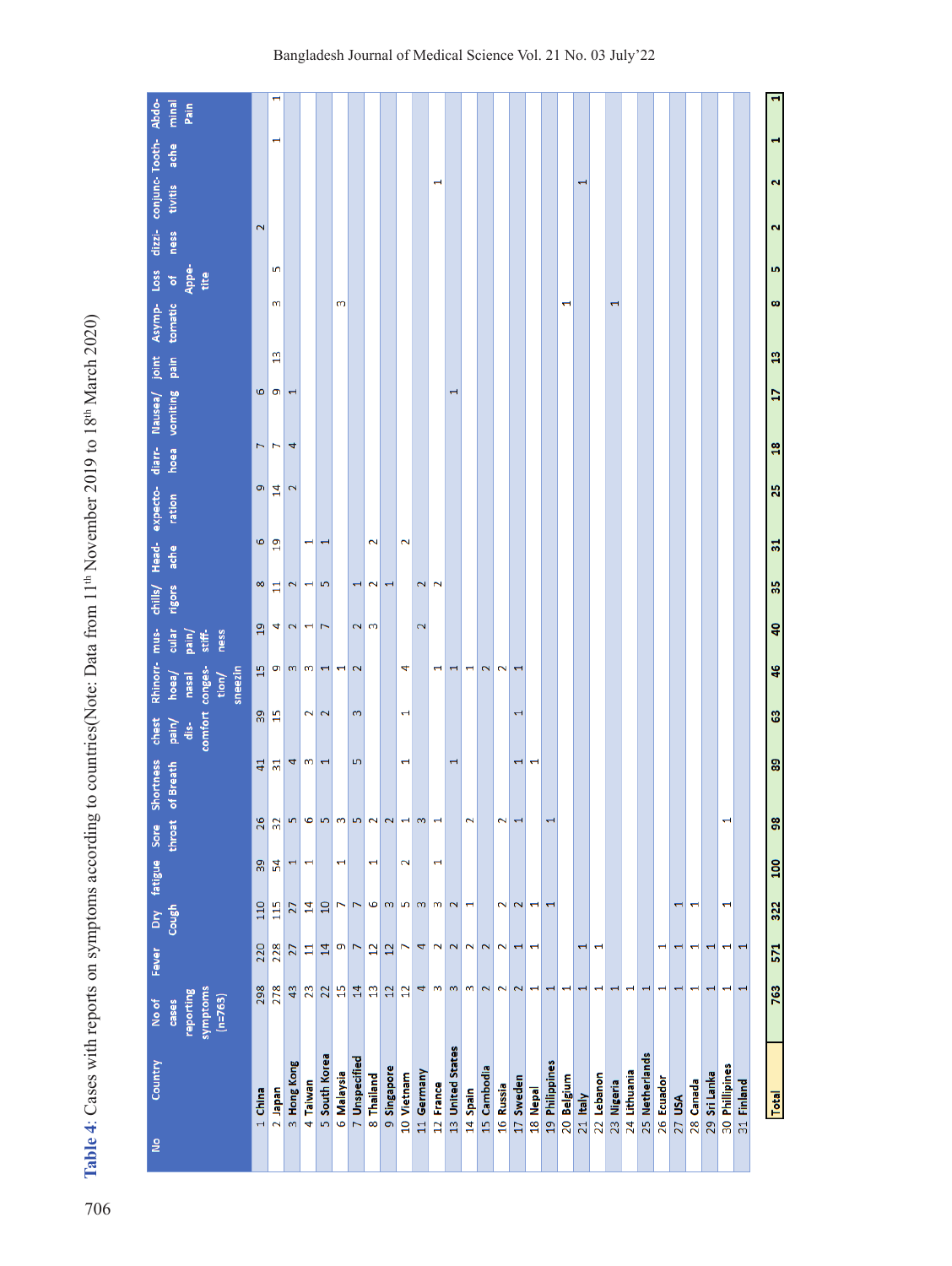was chest discomfort as a symptom of COVID-19 at 8.3% prevalence. This symptom is not surprising as pleuritic chest pain is one of the established symptoms of pneumonia where there may be inflammation of the pleura due to the infection. However it was not reported in the previous reviews.9, 10, 18, 19 The pain may be induced by inflammatory mediators released into the pleural space or when there is inflammation at the parietal pleurae at the periphery of the rib cage and lateral hemidiaphragm which are innervated by intercostal nerves.<sup>20</sup> Other than that, conjunctival injection which was not reported in initial reports $10, 18$ , <sup>19</sup> was present at 0.3% in our analysis and was found in a more recent review.9

### Contribution to screening and surveillance modelling

With this understanding, we hope this study can better-contribute to the development of screening and surveillance model for COVID-19. As per our initialmotivation which drives this review, we believe extensive active case detection, contacttracing and comprehensive mass diagnostic testing of the population are still the key strategy to contain the outbreak of the disease. However, since this is not possible in all situations21-24, screening and surveillance model based on combined key epidemiological information and associated symptoms are highly valuable to improve the efficiency and effectiveness of mass diagnostic testingwhen resources are limited. Information from this may facilitate more accurate risk-prediction modelling of the targeted population.This hopefully will navigate for a better resource allocation and more systematic planning to manage groups of population according to their risk of contracting the SARS-CoV-2 infection.

## Asymptomatic infection

There have been much debates surrounding asymptomatic SARS-CoV-2 infections and risk of infecting others among infected individuals who do not exhibit any symptoms.<sup>25-27</sup> The initial comprehensive joint WHO-China report<sup>25</sup> stated only small proportion or less than 1% of confirmed cases were truly asymptomatic and suggested their risk of infecting others were likely even lower. Our study showed consistent results with only 8 out of 763 cases (1.05%) were asymptomatic.Yet, we believe a cross-sectional reading of data, including this study, needs to be interpreted with caution since it is possible for these patients to develop symptoms when they progress throughout the course of the disease.

This may have an important repercussion to screening strategy where once-off screening will likely be less useful than full surveillance of daily screening so any symptoms of the disease can be identified at the earliest stage possible.Fortunately, this can be conveniently achieved through use of technology such as dedicated web-based or mobileapps screening for use among mass population.

Nonetheless, completely asymptomatic infection from prospective observation has also been reported. For example, on  $12<sup>th</sup>$  April 2020, the Health Director-General (DG) of Malaysia<sup>26</sup> revealed specialreport on cases among 41high school students who underwent the first phase of quarantine due to history of close contact with individuals with confirmed infection. Theywere initially tested negative twice at the beginning and middle of March 2020. However, they were tested positive on March 30<sup>th</sup> and underwent further two-weeks quarantine. They were released from quarantine on April  $12<sup>th</sup>$  following negative test results just prior to discharge. Throughout these periods of quarantine, only one of them reported symptoms of coughing whereas the remaining 40 students (97.6%) were free from any symptoms. The prevalence of asymptomatic infection among the elderly population has also been reported higher than the initial WHO-China report.<sup>25</sup> An observational study among the elderly population at various long term care facilities in King County, Washington, reported 7 out of 167 (4.19%) of all residents with confirmed diagnosis were asymptomatic throughout the period of care.<sup>27</sup>

Therefore, while surveillance with daily screening of symptoms may have been highly valuable to improve efficiency of resource allocation for masstesting, they are not to replace the core epidemiological strategy on comprehensive active case detection and contact tracing. Findings of our study and reports from the literature and case reports therefore demonstrate any comprehensive screening modelling and surveillance strategy must not be relying solely on epidemiological risk factors or solely on symptoms. Rather it must incorporate both to better improve the accuracy of risk-prediction and subsequently more robust screening and surveillance strategies.

## **Limitations**

The main challengeof this study was the lack of complete reports from the data itself. Although a large amount of cases of COVID-19 was found in the database, only 763 cases actually described the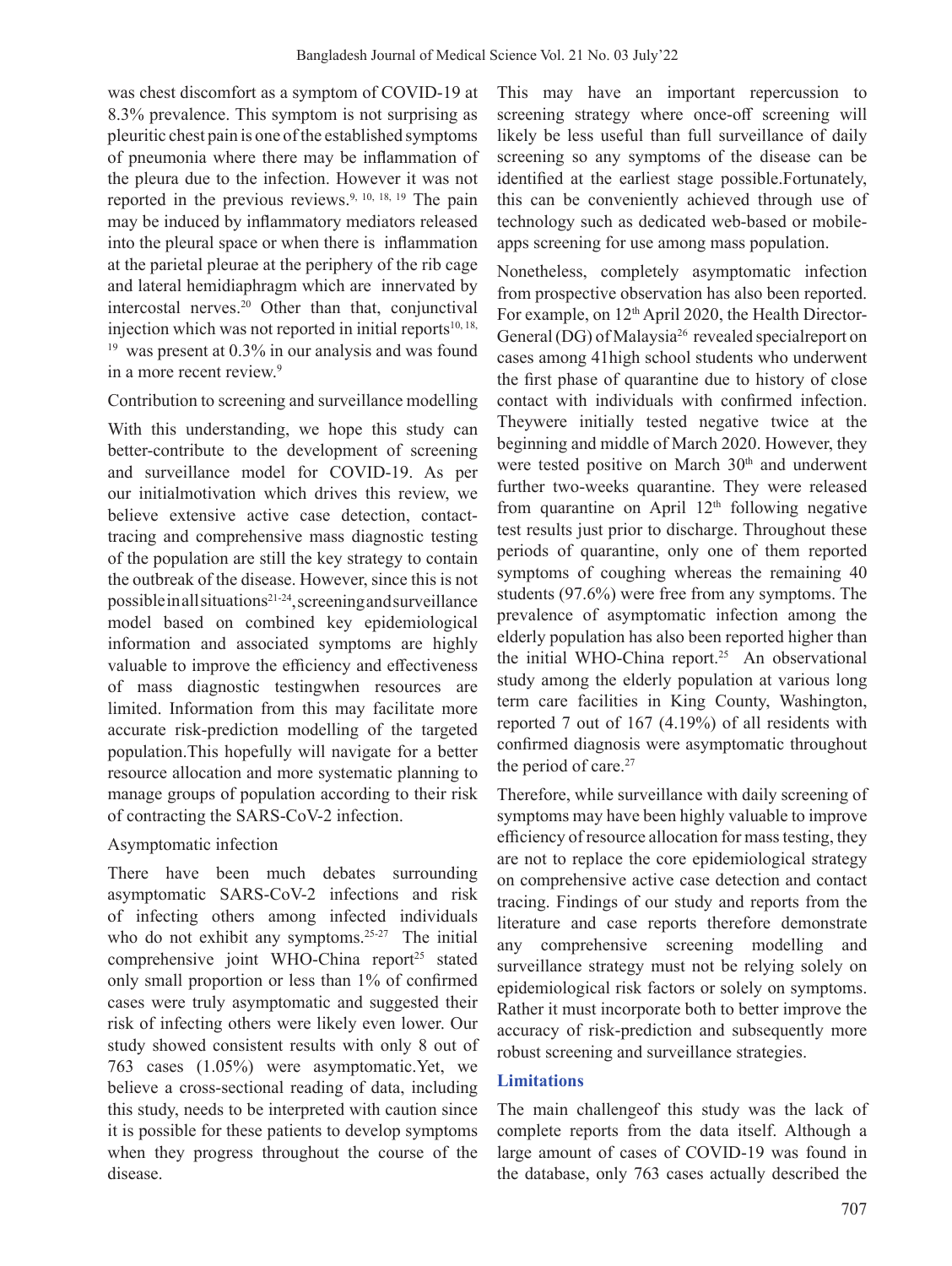clinical symptoms that the patient presented with. Likewise, only 2191 (15.4%)and 2165 (15.2%) of cases were providing reports on age and gender respectively. In spite of collecting a comprehensive data from a total of 58 countries, majority of cases with reports on symptoms were mainly from China and Japanas shown in Table 4. This showed that there was much to be done to improve the data coordination for a pandemic of this scale.

Another limitation of our study is the fact that COVID-19 itself is a novel pathology. Therefore, there is a possibility that new clinical features of the disease will be identified at a later stageas more cases are reported worldwide. For example, there were recent publication from prominent medical websites in otolaryngology<sup>28</sup> and dermatology<sup>29</sup> which reported anosmia/hyposmia and skin rashes as two other possible symptoms associated with the disease.There was also recent news headlines in the United Kingdom on possible toxic shock syndrome associated with severe illnesses of COVID-10 among children.30The extent of prevalence and significance ofthese new clinical manifestations of the disease however, areyet to be established.

### **Conclusions**

All age groups are susceptible to COVID-19, with 60 and above being the most common age group infected. There were a total of 20 clinical symptoms associated with COVID-19 were reported from Johns Hopkins

University Repository Online Worldwide Database from 11th November 2019 until 18th March 2020. The most common symptoms were fever, non-productive cough and fatigue. There were also a range of less common symptoms such as chest discomfort, nasal congestion or conjunctivitis for COVID-19. Those presented with these symptoms should be evaluated thoroughly for any possibility of COVID-19. Results from this review may also prove useful to facilitate more accurate risk-prediction model for screening and surveillance strategies especially in cases where resources for mass population diagnostic testing are limited.

### **Source of fund**

This study was funded by the Ministry of Science, Technology and Innovations (MOSTI) & Ministry of Primary Industries and Commodities (MPIC) with project numbers of UniSZA/202/PPL/MTC (008), R0270 & R0271; and was approved by Universiti Sultan Zainal Abidin Human Research Ethics Committee (UHREC) (UniSZA/UHREC/2020/173).

### **Conflict of interest:** None.

### **Authors' contribution:**

All authors were involved in ideas generation and data gathering of the study. MSI and NMH prepared the initial writing. All authors contributed with editing and approved the final draft. The manuscript was completed and submitted by MSI and SI.

## **References**

- 1. Zhang L, Shen F-m, Chen F, et al. Origin and Evolution of the 2019 Novel Coronavirus. *Clinical Infectious Diseases* 2020. DOI: 10.1093/cid/ciaa112.
- 2. Alam AN, Siddiqua M, Mahmood AKA, et al. Review of the Corona Viruses Causing Acute Respiratory Syndrome and COVID-2019 (COVID-19) *Pandemic*. *2020* 2020; **5**: 9. Corona virus, SARS-CoV, MERS-CoV, Covid-19, Outbreak, Pandemic 2020-10-04. DOI: 10.31344/ijhhs.v5i2.250.
- 3. Afrin SF, Rahman MH, Al Mahmood AK, et al. Assessment of COVID severity by measuring D-dimer and Serum Ferritin level in selected Tertiary Care Hospitals of Dhaka city. *Bangladesh Journal of Medical Science* 2021; **20**: 166-170. DOI: 10.3329/bjms. v20i5.55409.
- 4. Haque M, Gowere M, Nusrat N, et al. The response

to COVID 19 across countries and the implications for future pandemics. *Bangladesh Journal of Medical Science* 2021; **20**: 7-14. DOI: 10.3329/bjms.v20i5.55417.

- 5. WHO. WHO statement regarding cluster of pneumonia cases in Wuhan, China. *https://wwwwhoint/china/news/ detail/09-01-2020-who-statement-regarding-cluster-ofpneumonia-cases-in-wuhan-china*, 2020.
- 6. Sartelli M. COVID-19 impact on the understanding of infection prevention and control measures. *Bangladesh Journal of Medical Science* 2021; **20**: 171-174. DOI: 10.3329/bjms.v20i5.55412.
- 7. Zhou P, Yang XL, Wang XG, et al. A pneumonia outbreak associated with a new coronavirus of probable bat origin. *Nature* 2020; 579: 270-273. DOI: 10.1038/ s41586-020-2012-7.
- 8. Cowling BJ and Aiello AE. Public Health Measures to Slow Community Spread of Coronavirus Disease 2019.